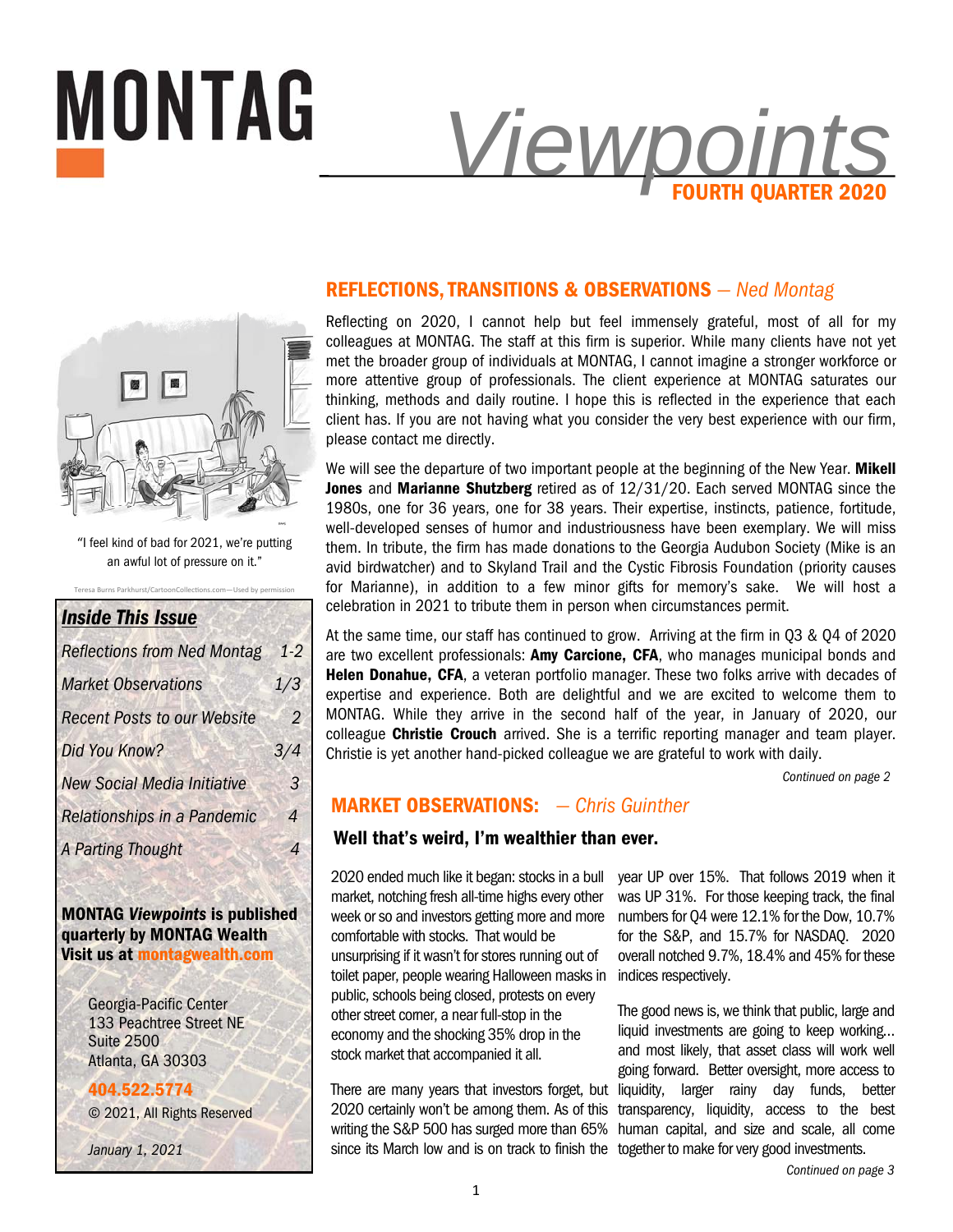#### **REFLECTIONS FROM NED MONTAG,** *Continued from page 1*

As I reflect on the national and international investment climate, large changes have occurred, pushing some economic trends into extraordinary territory and binding others even more tightly to trends long in place. 2020 includes:

- A roller coaster ride for unemployment statistics. Think about this: in February unemployment was  $\sim$  4.5%; it reached almost 19% at the height of the economic shut down. In November, it was cut in half or more, to 8.4%. While millions remain unemployed, the nation responded to the pandemic shock quite productively. Without American ingenuity, determination and government assistance, this result would not have been possible.
- Single-family "detached" new home sales hit record sales, just shy of one million homes per month. This is up 40-45% from an average monthly rate of 700,000 in 2019. One research source estimates the nation needs approximately 3.7 million more homes to meet the current demand of Americans planning to depart cities. Remarkable.
- Although the US money supply growth skyrocketed, inflation remains nowhere in sight. Inflation has long been considered one of the greatest threats to securities markets. November 2020 inflation was measured at 1.2%. We will watch this very carefully.
- Investors across the globe invested in American innovation vigorously in 2020. Many of the biggest winners in the securities market this year are companies with little to no earnings or were not publicly traded when the year began. But most of them share the characteristic of facilitating remote working or living, a reality which is here to stay. Examples like DoorDash, Peloton, Tesla and DocuSign typify the select group of securities. Another important thing to watch. This trend shows no sign of abatement presently.
- This international pandemic, an event not seen in 100 years (thankfully). It has influenced everything about 2020. Yet as I write this, the S&P 500 has 2020 total return of 15%. America has seen political consternation, widespread agony, business and personal crisis, broad closures, uncharted surprises and forced isolation at a level never considered. And yet we remain anchored to capitalism and national progress, determined to keep our economy somewhat afloat. We have created remedies to the pandemic in less than a year, though we do not know yet at what price. Whatever one believes regarding this turn of events, the fact is we did it; this achievement cannot be

dismissed. Americans continue to face adversity with fortitude and determination to make the world a better place, and with the same drive to make America better for everyone day-by-day.

Which brings me back to the point on which I opened this article: the people at MONTAG are built with the right stuff. We persevered through 2020 and as we plan for 2021, we are eager to serve and please our clients, and deeply appreciate the trust they have invested in our firm, and in each one of us. Happy New Year. M



*Ned Montag is CEO* 

*Americans continue to face adversity with fortitude and determination to make the world a better place, and with the same drive to make America better for everyone day-by-day.* 

The information provided is for illustration purposes only. It is not, and should not be regarded as "investment advice" or as a "recommendation" regarding a course of action to be taken.

## **RECENT POSTS TO OUR WEBSITE — montagwealth.com**



**Role & Control: The US Dollar**  by Christine Quillian, CFA, CFP® November 18, 2020



**Is There a Rotation from Growth to Value?** by Brendan Wagner December 3, 2020



**That's a lot of Cash**  by Randy Loving, CFA December 17, 2020

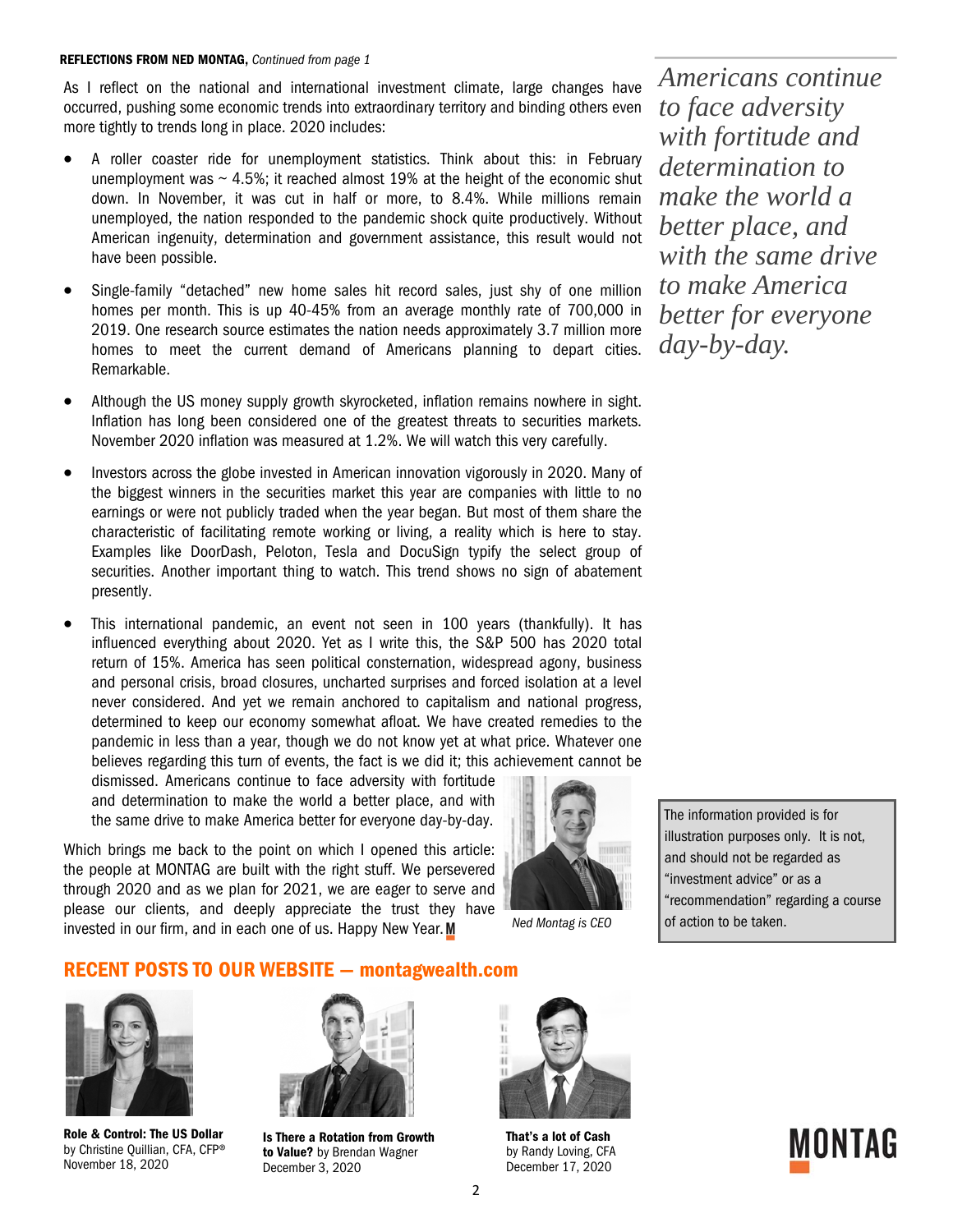*Results from the January 5th runoff elections in Georgia, when they become clear, will decide which party controls the U.S. Senate, and thus the resultant balance of power in Washington for at least the next two years.* 

#### **MARKET OBSERVATIONS,** *Continued from page 1*

What's old news already was that a fast-acting U.S. Federal Reserve worked in concert with Federal Reserve Banks around the globe to insert massive amounts of liquidity to the financial system and in large part, saved the day. Add to that we got some help from a few of the world's best pharmaceutical companies to develop vaccines for Covid19 in record speed. *Remember, the stock market is priced for what's going to happen in the future, not what just happened the past 12 months.* **So the economic future must look pretty good then right?** 

Even ignoring the pandemic for a moment, 2020's stock market defied most investor expectations. The S&P 500 is up even more than strategists forecasted this time last year, before the pandemic. They called for an increase of about 5%, and now it's having a better year than even its historical average (of about 10%). This is all despite a 34% drop in the spring from its February peak. What's happening is **large public corporations have grown their market share of the overall economy… at the expense of small and mid-sized private companies** that couldn't withstand the Corona storm. Public security investors, like those of us here at MONTAG, are in the catbird seat

because in a world with few economic borders and one where companies can achieve near limitless scale around the globe… we feel our investment philosophy is well positioned.

One of the big takeaways from this year, after the worst of the pandemic became apparent, was resiliency. The economy, the stock market and Americans have persevered yet again. Let's give ourselves a pat on the back. Despite the tweets, the protests, the shut-downs, the election, and a moment or two with 12% unemployment, we humans have adjusted and came out on the other side stronger than ever (at least economically speaking).

A final caveat: Results from the January 5th runoff elections in Georgia, when they become clear, will decide which party controls the U.S. Senate, and thus the resultant balance of power in Washington for at least the next two years. All eyes are on Georgia *Chris Guinther is a Portfo*next week. Buckle up, and hold on tight! M



# *lio Manager and Senior Equity Strategist*

# **DID YOU KNOW?**

#### *New Year's food traditions:*

*Different cultures consider certain foods to be fortuitous, especially when eaten right as the clock strikes 12 o'clock midnight. In Chile, they eat lentils. In Spain, eating 12 grapes is believed to bring good luck. Many cultures believe eating ring-shaped foods (doughnuts, pretzels) represent coming full circle.* 

*What food is traditional New Year's fare in the American South?* 

- *A. Black-eyed Peas*
- *B. Collard Greens*
- *C. Ham or Pork*
- *D. Cornbread*

*(Answer on Page 4)* 

# **NEW SOCIAL MEDIA INITIATIVE INTRODUCED**

A Minute With **MONTAG** 



Our Business Development Team, responsible for the firm's online and social media presence, has launched **"A Minute With MONTAG"** – an ongoing campaign of informational social media posts. One of the aspects of our firm's culture is to value *brevity*  striving for concise and to-the-point communication. Toward that end, "A Minute With MONTAG" posts will be short and sweet. Follow us on Facebook or LinkedIn, look for our occasional posts of items of interest, and spend 'A Minute With MONTAG'.M

Wishing you a very **Happy New Year**  from all of us at **MONTAG**